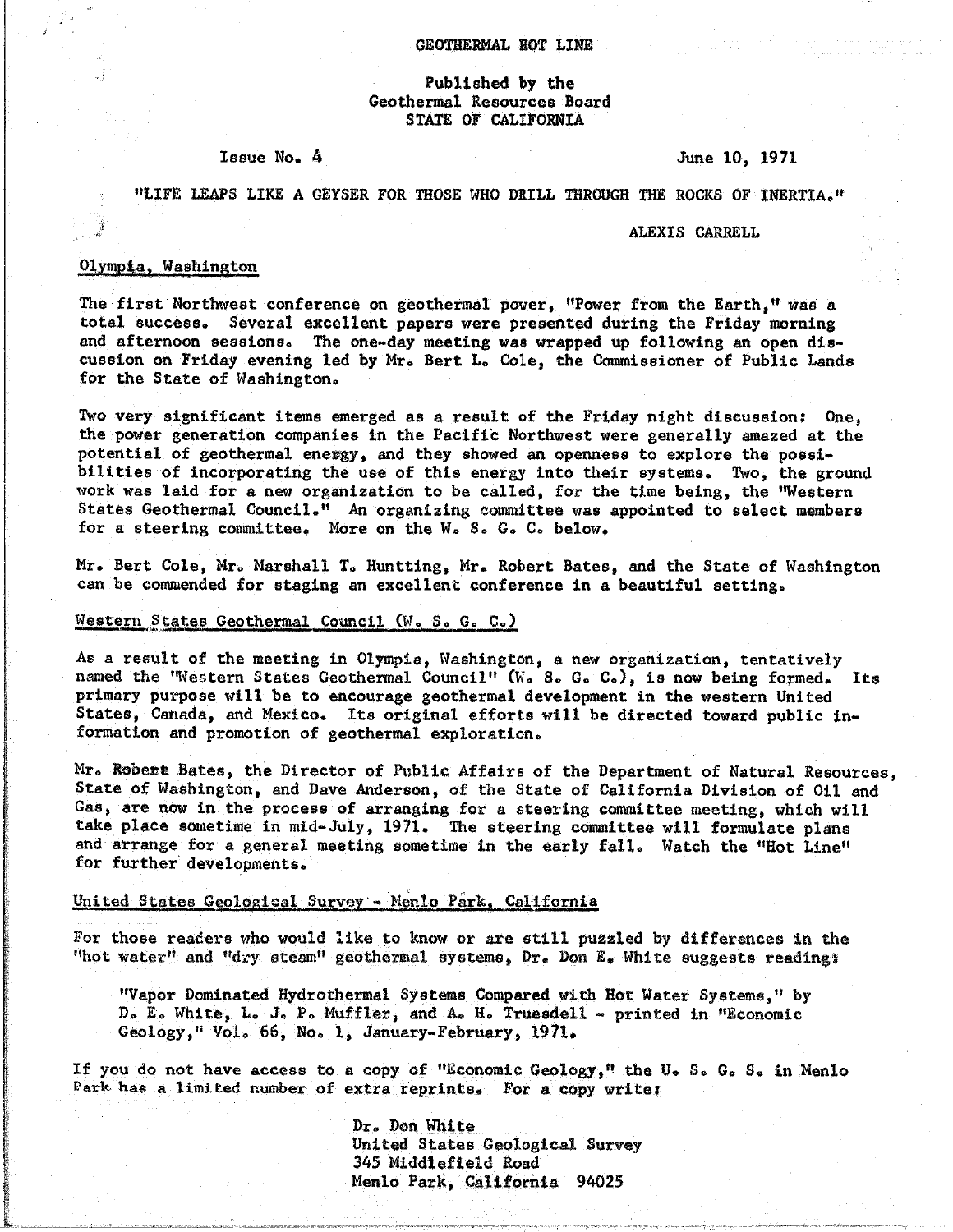## State of California

## Department of Water Resources

The Department of Water Resources would like to announce the availability of the following publication:

"Geothermal Wastes and the Water Resources of the Salton Sea Area," bulletin No. 143-7, February, 1970.

This bulletin may be purchased for \$3.50 plus 5% sales tax from the:

Office of Procumement Documents Section P. O. Box 20191 Sacramento, California 95820 (make check payable to State of California)

A second special publication, which is out of print but will be useful to those exploring for geothermal resources, is:

"Investigation of Geothermal Waters in the Long Valley Area, Mono County," July, 1967.

This publication may be reviewed in the DWR libraries in Los Angeles and Sacramento as well as at state colleges, universities, and major public libraries.

# Geothermal Resources Board

James G. Stearns, Director of the Department of Conservation and Chairman of the Geothermal Resources Board, has offered a presentation on geothermal potential and development to those counties having potential resource areas.

The presentations are being made by Dave Anderson and Larry Axtell of the Division of Oil and Gas who are also offering any help or information that the counties may need in formulating local geothermal policy and ordinances.

To date, visits have been made to the counties of Imperial, Mono, Lake, Tehama, Modoc, Lassen, and Siskiyou. Others, including some repeat visits, are planned for the near future.

## Mono County

Last month, Getty 011 Company announced that it would be the operator for the exploration program planned by Southern California Edison Company. Drilling is now expected to begin sometime in August.

Geothermal Legislation

# Sacramento - Senate Bill 716

On March 25, 1971, Senator Lagomarsino introduced SB 716. This bill, if passed, would amend Section 6908 of the Public Resources Code relating to geothermal resources. It will allow the pooling of acreage of two or more lessees pursuant to a cooperative plan of development approved by the State Lands Commission. Such action would not be deemed to directly or indirectly increase the acreage of any lessee pursuant to specified limitations.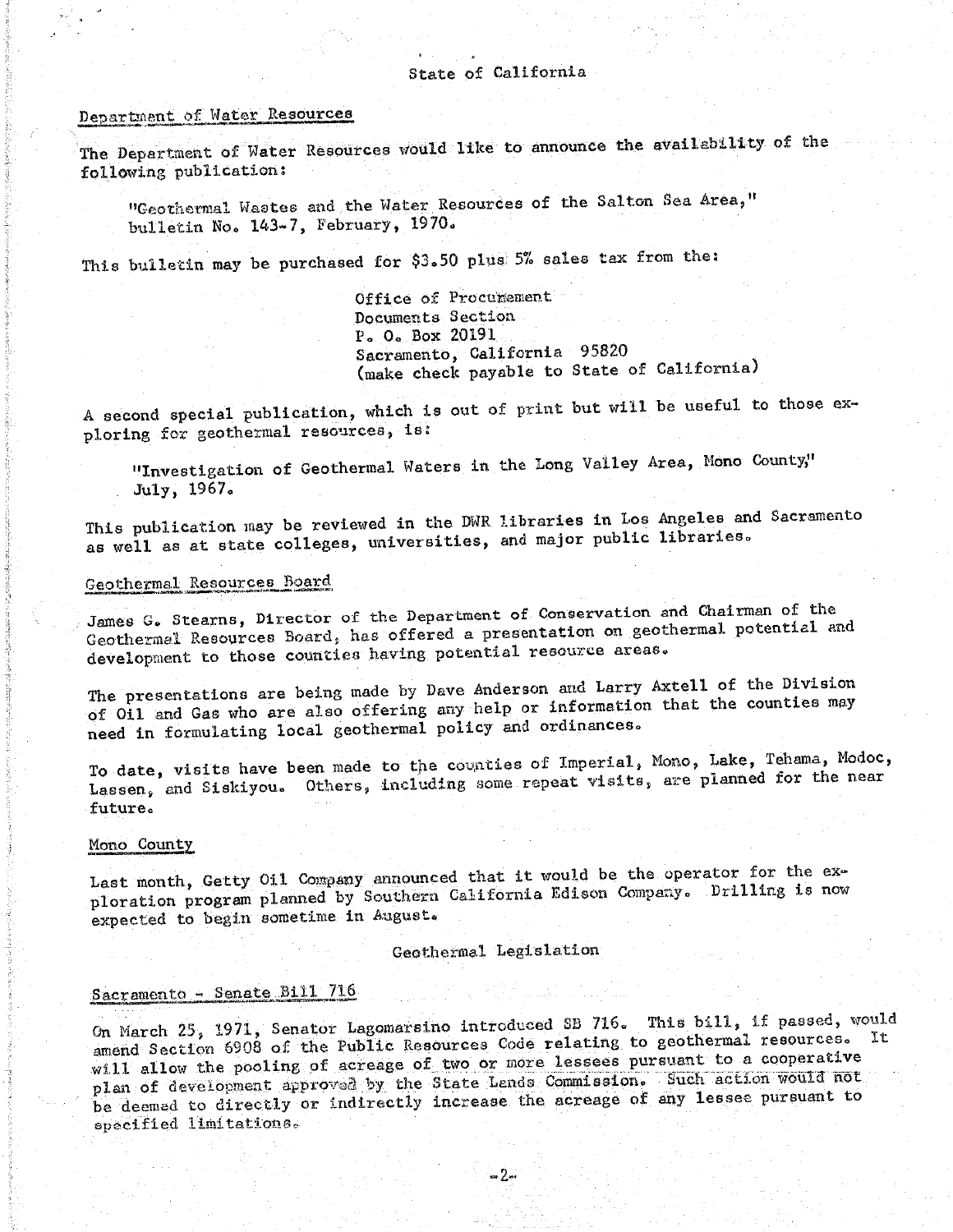$\sum_{i=1}^n a_i$  and  $\sum_{i=1}^n a_i$  is a cooperative or unit plan of development approved by the more lessees pursuan= to a **c**ooperative or unit plan of development approved by the State Lands Commission.

On June 7, 1971, it passed the Senate Finance Committee with a due-pass recommendation and is cleared for the third reading.

# Sacramento - Assembly Bill 2162

On April 14, 1971, Assemblyman Seeley introduced AB 2162 which amends and adds various sections of the Public Resources Code. This bill is still undergoing revisions and, sections of the Public Resources  $\mathbf{f}_1$  is still undergoing from  $\mathbf{f}_2$  the Public Resources  $\mathbf{f}_3$  and,  $\mathbf{f}_4$  and,  $\mathbf{f}_5$  and,  $\mathbf{f}_7$  and,  $\mathbf{f}_8$  and,  $\mathbf{f}_9$  and,  $\mathbf{f}_9$  and,  $\mathbf{f}_9$  and  $\math$ when it is in the internal form, it will be sure is a full be summarized in  $\mathcal{L}$ 

## Washington, D. C.

The Federal Government has published a list of the "Known Geothermal Resources Area"<br>(KGRA) in the United States. These areas were delineated by the U.S. G.S. as directed by the "Geothermal Steam Act" (1970) and are listed in the "Federal Register" between the deten of Morch  $26$  and April  $23$   $1971$ . between the dates of March 26 and April 23, 1971o

Leases on federal lands within a KGRA can only be obtained through competitive bidding.<br>Those people holding "granddaddy rights" can match the highest bid on land which they have leased under different laws prior to the enactment of the "Geothermal Steam Act" (1970). There is no provision allowing for exploration leases within KGRA. Furthermore, any government land outside a KGRA, in which high interest is shown, can be  $m_{\text{max}}$  and  $m_{\text{max}}$  and out up for compatitive hidding. classified as a konstruction put up for competitive bid

NOTE: All persons holding "granddaddy rights" on land that will be up for competitive bidding must file a written application with the Land Office of the Bureau of Land Management in that area by June 22, 1971, if they wish to exercise their rights. See "Federal Register,"  $\overline{y_{c1}}$  36 No. 10 Friday, January 15, 1971, for complete information.  $V$  in  $\mathcal{S}$  in  $\mathcal{S}$  in  $\mathcal{S}$  in  $\mathcal{S}$  information  $\mathcal{S}$  information  $\mathcal{S}$  information  $\mathcal{S}$ 

To date, the Federal Geothermal Leasing and Operating Regulations have not been published.

NOTE: A special issue will be published soon listing the "Known Geothermal Resources Area" (KGRA) in the Western United States and Alaska. The listings will be arranged by state, KGRA area, section, township, and  $\frac{1}{2}$  is the arranged by state  $\frac{1}{2}$  arranged by state  $\frac{1}{2}$  are and section, township\_ and section, township\_ and section, township\_ and section, township\_ and section, township\_ and section, township\_ and se range and will include the account

#### County Regulations

Imperial County<br>On May 18, 1971, the Board of Supervisors passed the proposed terms, conditions, standards, and application procedures which will allow for initial geothermal development in the County of Imperial. To date, this is the most extensive and comprehensive set of county geothermal regulations to be adopted in California. It is hoped that this regulatory package can be used as a guide by other California counties as geo $t_{\text{thermal}}$ , package can developed throughout the state.  $\frac{1}{2}$ 

#### Lake County

The Board of Supervisors of Lake County adopted on May 26, 1971, a set of minimum<br>operating standards for geothermal developers. The standards are keyed to the Lake  $\overline{r}$  states for geotian and geotian states for  $\overline{r}$  and  $\overline{r}$  are  $\overline{r}$  are  $\overline{r}$  are  $\overline{r}$  and  $\overline{r}$ County Zoning Ordinan**c**e and cover a list of subjects including distance of a well

-3-